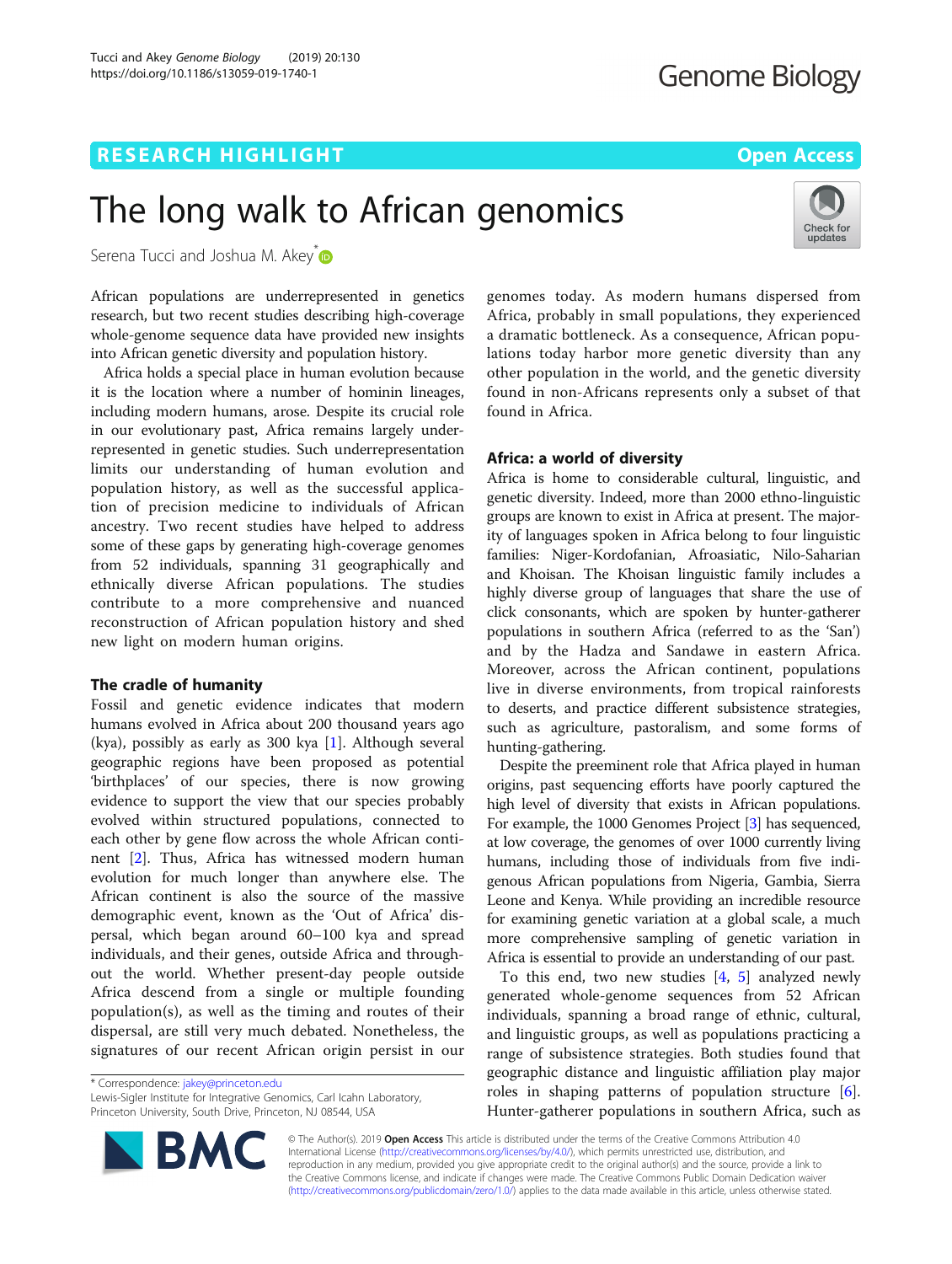the Khoisan, and in the central African rainforest represent today the most diverse human populations worldwide. Among them, the Khoisan harbor the most divergent lineages and represent the basal group for all living humans. A recent study, based on ancient genomes derived from 2000-year-old remains from southern African hunter–gatherers, suggests that the divergence between the ancestors of present-day Khoisan groups and other populations might have occurred as early as 260–350 kya [\[7](#page-2-0)].

Both studies also captured signatures of some of the major dispersal events that shaped African population history. Indeed, the landscape of genetic variation in most sub-Saharan African populations appears to be dominated by traces of the so-called 'Bantu expansion'. This migration of Bantu-speaking agriculturalists (linguistic family Niger-Kordofanian) originated around 4 kya in western-central Africa, and gradually spread throughout sub-Saharan Africa. In the course of their dispersal, Bantu-speaking groups admixed with the local huntergatherer populations that they encountered, to varying degrees, completely replacing them in some regions [[8](#page-2-0)]. Bantu-related ancestry is also found in several present-day Khoisan and hunter-gatherer populations of the central African rainforests.

Genetic diversity in African populations was also impacted by the 'back-to-Africa' migration that brought genes from Eurasia back to the African continent. As a consequence, North African populations, represented in these two studies by the Mozabite, Saharawi, and Libyan people (who all speak Afroasiatic languages), show genetic affinities to Eurasian populations. Similarly, signatures of recent gene flow with Eurasian populations have also been found in eastern African populations. Further, it has been proposed that the subsequent southern spread of populations from eastern Africa might have brought East African- or Eurasian-related ancestry to southern Africa; the signatures of this demographic event persist in the genomes of modern-day Khoisan populations.

### Ghosts of human past

Modern humans overlapped for most of their history with other hominin groups, and an enduring point of contention is whether and the extent to which modern human ancestors admixed with other, now extinct, humans. DNA retrieved from Neandertal and Denisovan fossils revealed that our ancestors did admix with archaic hominin contemporaries, and remnants of Neandertal and Denisovan genomes can be found in contemporary individuals.

Although studies of archaic hominin admixture in Eurasian populations is progressing rapidly, comparable inferences in Africa are lacking. A challenge in studying hominin admixture in Africa is the lack of archaic reference genomes, which facilitate inferences of gene flow. To overcome this limitation, a recent study by Lachance and colleagues [\[9\]](#page-2-0) applied a 'fossil free' statistical framework to detect putative archaic sequences without relying on an archaic genome. Applying this framework to 15 African genomes (from Hadza, Sandawe, and central African rainforest hunter–gatherers), the authors found evidence for admixture with an unknown hominin group. Following these observations, several studies have suggested that archaic hominin groups admixed with modern human ancestors in Africa, but the relationships of these archaic humans to the human lineage remain unsolved.

Lorente-Galdos et al. [\[5](#page-2-0)] used an Approximate Bayesian Computation (ABC) analysis to compare complex demographic models and to disentangle the source of putative introgression in the genomes of modern Africans. ABC is a flexible statistical framework that allows probabilistic model testing and parameter estimation for models where deriving the likelihood functions would be numerically intractable, and is a popular tool in population genetics. Some challenges remain, however, such as the issue of how to select the optimal set of summary statistics for a given model or parameter. To address this challenge, Lorente-Galdos et al. [\[5](#page-2-0)] generated informative summary statistics using a deep learning (DL) framework. Having identified an informative set of summary statistics, they used their approach to test six different demographic models, including admixture events with known and unknown hominin groups. Their results suggest that modern humans admixed with an unknown human population that diverged from the modern human lineage about 500 kya, The 'vestige' of this, now extinct, ghost population might still be lingering in the genomes of some sub-Saharan populations.

#### Moving forward

Two new studies [\[4](#page-2-0), [5\]](#page-2-0) have analyzed newly generated datasets of African genomes, advancing our understanding of patterns of genetic diversity, population structure, and admixture in Africa. Yet more sampling efforts are needed to capture the high level of diversity that exists in African populations and to overcome the lack of ethnic diversity in human genomic research, which is currently dominated by studies of individuals of European ancestry [[10](#page-2-0)]. Furthermore, the analysis of diverse populations is critical for delineating the genetic architecture of complex diseases, turning the promise of precision medicine into reality for all individuals, and for translating this knowledge into health care strategies.

Despite the poor conditions for DNA preservation, ancient DNA from Africa has also begun to inform African population history  $[7, 8]$  $[7, 8]$  $[7, 8]$  $[7, 8]$ . The analysis of further ancient human remains from Africa will enable inferences of demographic events that occurred across the African continent, at different time scales. For example, ancient